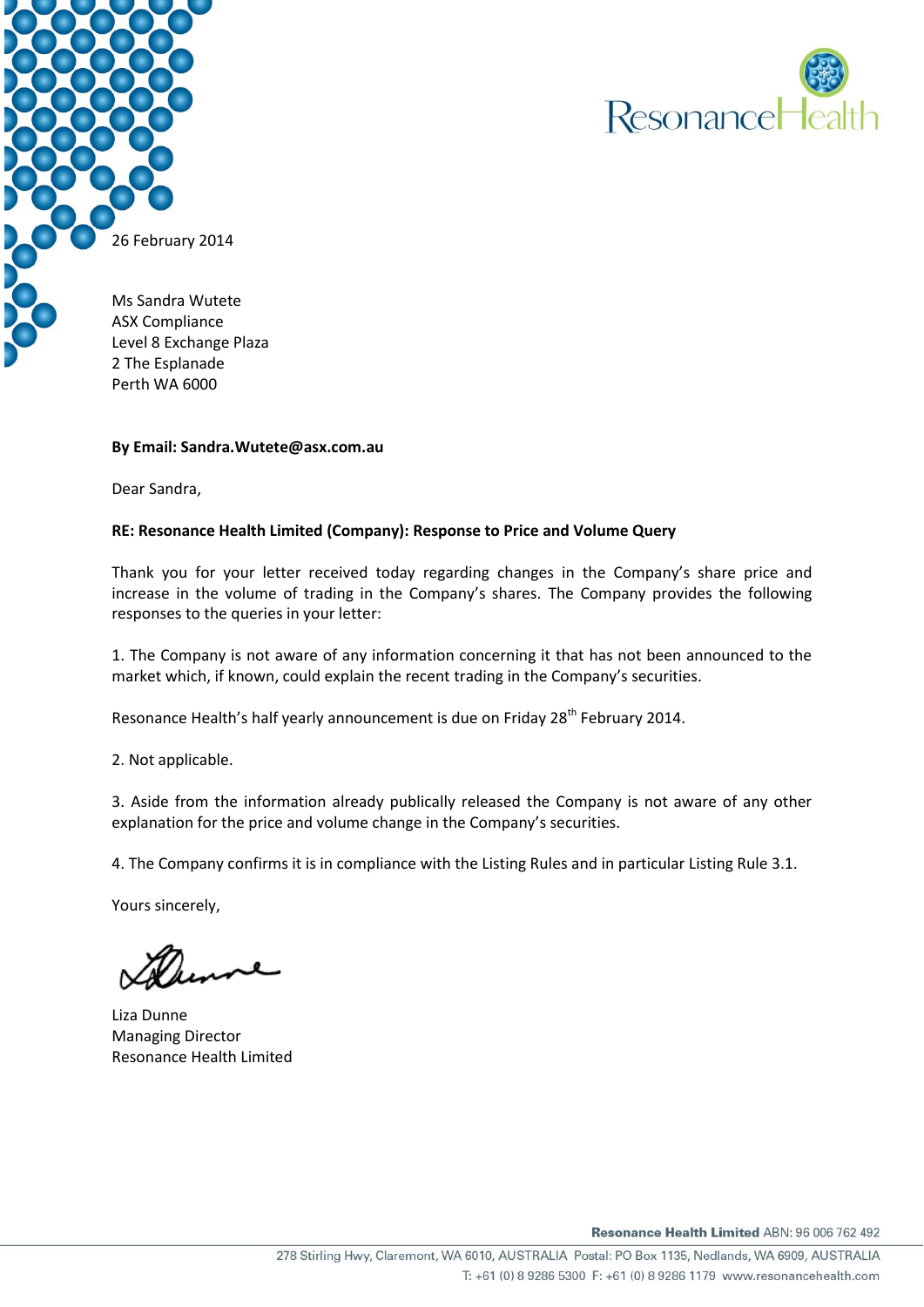

ASX Compliance Pty Limited ABN 26 087 780 489 Level 8 Exchange Plaza 2 The Esplanade PERTH WA 6000

GPO Box D187 PERTH WA 6840

Telephone 61 8 9224 0000 Facsimile 61 8 9221 2020

26 February 2014 **2014 COVER 2014 COVER 2014 COVER 2014 COVER 2014 COVER 2014 COVER 2014 COVER 2014 COVER 2014 COVER 2014 COVER 2014 COVER 2014 COVER 2014 COVER 2014 COVER 2014 COVER 2014 CO** 

Mr Adrian Bowers Company Secretary Resonance Health Limited 278 Stirling Highway CLAREMONT WA 6010

By email: adrianb@resonancehealth.com

#### Dear Adrian

# **Resonance Health Limited (the "Entity"): ASX price query**

We have noted a change in the price of the Entity's securities from a close of \$0.058 on 21 February 2014 to an intraday high of \$0.081 today, Wednesday 26 February 2014. We have also noted an increase in the volume of trading in the Entity's securities over this period.

In light of the price change and increase in volume, ASX asks you to respond separately to each of the following questions:

- 1. Is the Entity aware of any information concerning it that has not been announced to the market which, if known by some in the market, could explain the recent trading in its securities?
- 2. If the answer to question 1 is "yes":
	- a) Is the Entity relying on Listing Rule 3.1A not to announce that information under Listing Rule 3.1?

Please note that the recent trading in the Entity's securities would suggest to ASX that such information may have ceased to be confidential and therefore the Entity may no longer be able to rely on Listing Rule 3.1A. Accordingly, if the answer to this question is "yes", you need to contact us immediately to discuss the situation.

b) Can an announcement be made immediately?

Please note, if the answer to this question is "no", you need to contact us immediately to discuss requesting a trading halt (see below).

- c) If an announcement cannot be made immediately, why not and when is it expected that an announcemant will be made?
- 3. If the answer to question 1 is "no", is there any other explanation that the Entity may have for the recent trading in its securities?
- 4. Please confirm that the Entity is in compliance with the Listing Rules and, in particular, Listing Rule 3.1.

#### **When and where to send your response**

This request is made under, and in accordance with, Listing Rule 18.7. Your response is required as soon as reasonably possible and, in any event, by not later than 2:30pm (WST) today, Wednesday 26 February 2014. If